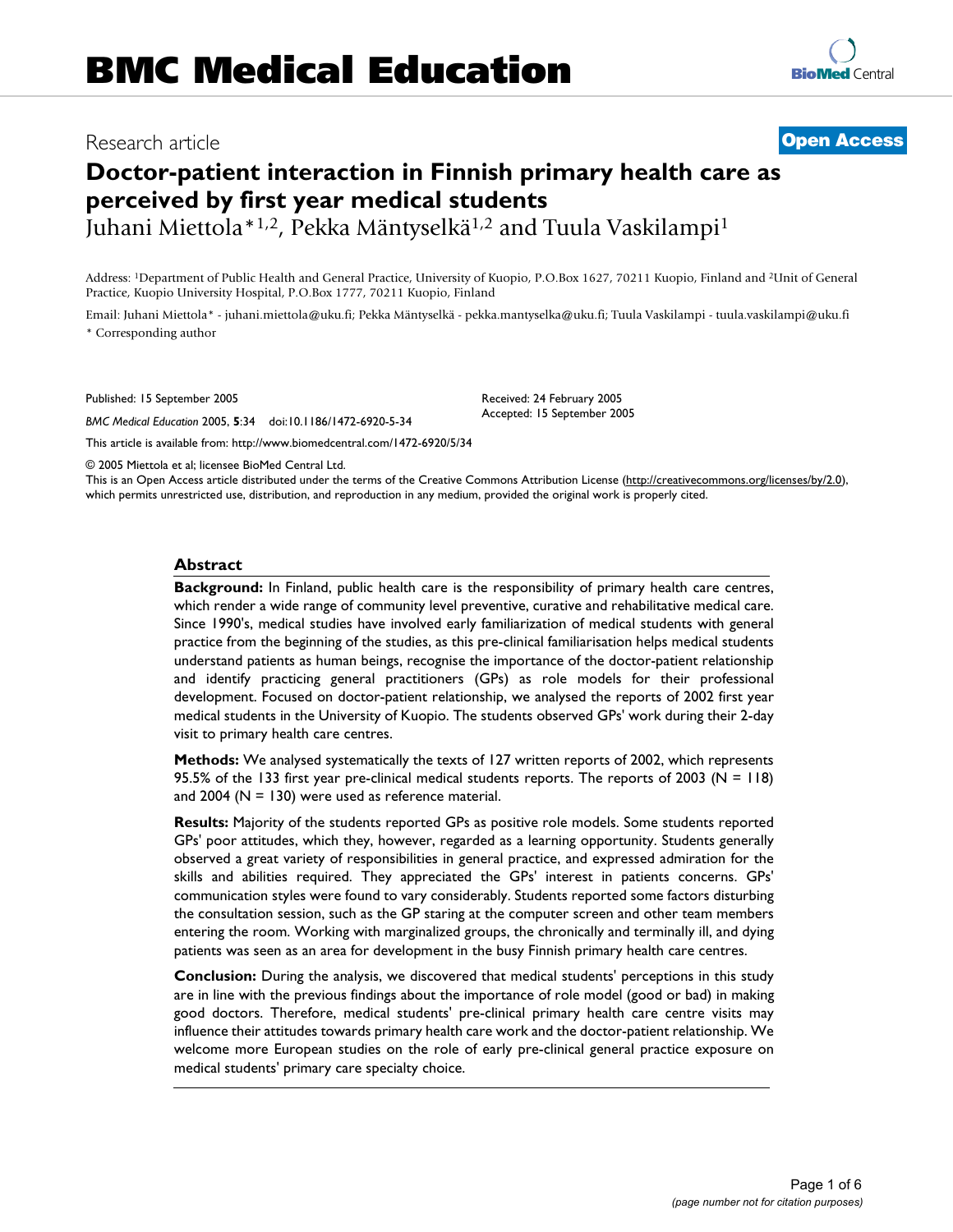# **Background**

In Finland, public health care is the responsibility of primary health care centres which render a wide range of first level preventive, curative and rehabilitative medical care. In order to improve continuity of care, most Finnish municipalities have switched from the traditional primary health-care system to a family doctor system [1,2]. In Finland, medical studies have traditionally involved an initial two-year preclinical period of mainly theoretical courses. However, students now have contact with patients from the beginning of their studies [3].

The first international reports on the subject of doctorpatient relationship training during pre-clinical medical education originate from the 1970s [4]. Presently, medical schools in several countries integrate training in communication skills into the medical curriculum, and provide medical students with the opportunity to meet patients in a real primary health care setting during the early stages of their studies [5,6]. Pre-clinical familiarisation of medical students with general practice considerably improves students' communication skills and understanding of patients' perceptions, helps students understand patients as human beings, and helps them recognise the importance of the doctor-patient relationship [7-9]. There is also much international documentation concerning the importance of role models in making good doctors [10]. However, some international reports claim that early exposure of medical students to family practice faculty or to family practitioners in their own clinics does not influence primary care specialty choice [11].

In Finnish society, there are quite alarming signs of a fall in public appreciation of public primary health care [12]. Authorities have devoted more attention to efforts to restore the traditional high esteem in which the demanding work of general practitioners and their teams in primary health care centres has been held. Medical schools have also acknowledged the problem.

As a continuation of the community oriented medical training program since early 70's at the University of Kuopio, a two-day primary health care centre visit was introduced in 1996 to the *Introduction to Medicine Course*, which is held in the first year of the medical studies. The purpose of the field visit is to familiarise students with the Finnish health care system and its operation, the everyday work of GPs, and in particular what they do and how they do it in their interaction with patients. Moreover, the purpose is to underline the significance of the interaction between doctor and patient. The orientation programme involves theoretical and practical teaching of communication skills prior to the primary health care centre visit.

| Table 1: Check-list for the health care centre visit (the focus |
|-----------------------------------------------------------------|
| areas of this study with bold font).                            |

| Location of the health care centre                                  |
|---------------------------------------------------------------------|
| Catchment area and population                                       |
| Number of general and other medical practitioners                   |
| Contents of the working day of a general practitioner               |
| working in different sectors (accident and emergency department,    |
| outpatient department, maternal, child, school, occupational health |
| care, family planning, home care, wards)                            |
| participation in training, meetings and workshops                   |
| Attitude of the practitioners towards their work                    |
| Attitude of the practitioners towards their patients                |
| Doctor-patient communication                                        |
| Practitioner as a team member                                       |
| teamwork                                                            |
| attitude towards colleagues, nurses, physiotherapists and other key |
| persons                                                             |
| Students' personal experiences of the visit                         |
|                                                                     |

In the primary health care centres, students observe the operation of the institution and the work of GPs alone and as a team member, interview one primary care patient and write a report about their findings based on the accompanying checklist (Table 1). In the reports, students also make their comments on the doctor-patient interaction. They observe encounter situations and report their perceptions based on the checklist.

In our study, we focused on 1st year medical students' perceptions of the attitude of the general practitioners towards their patients and doctor-patient communication. We aimed at reaching students' own experiences, perceptions and meanings as original as possible. Therefore, we gave them only a tentative list of the main themes (categories) to be observed and emphasised their freedom to express themselves openly. In our study, there was no theoretical guiding principle, but we utilised Garfinkel's (1967) ethnometodological ideas as the source on gradually development of theoretical thinking [13].

## **Methods**

In 2002, 2003 and 2004 like in the previous years since 1996, students observed the work of GPs in eastern and central Finland. As a part of their assignment, they wrote a short report of their experiences.

In 2002, altogether 64 primary health care centres were involved in the programme, of which 35 are official university partner institutions. Of the 133 first year students, 127 students (95.5 % of all in the class) submitted their reports, of which 88 were female students (69 %) and 39 male students (31 %). In the reference years 2003 and 2004, we received reports from 118 students (92.2% of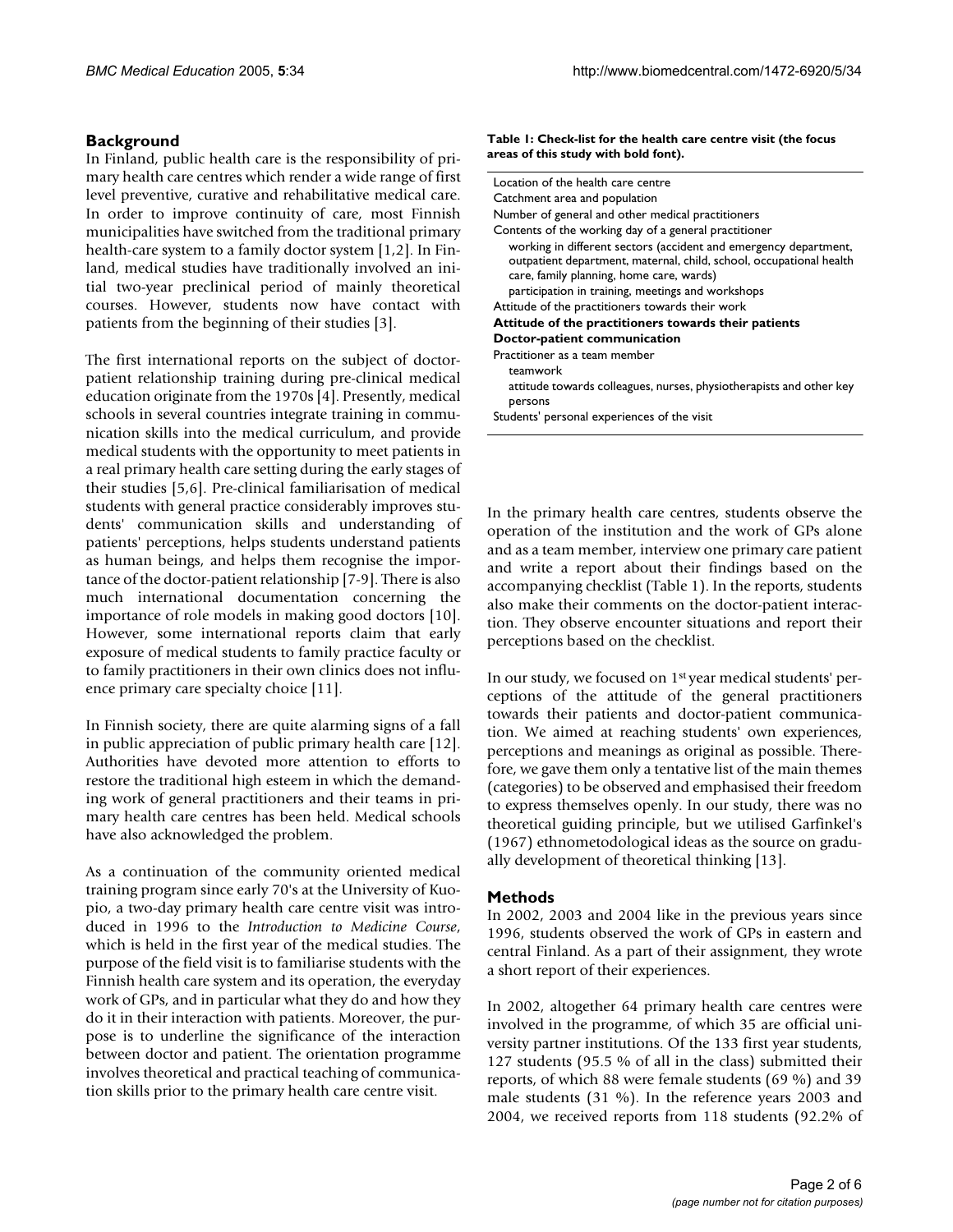#### **Table 2: The categories of doctor-patient interaction.**

| A. Personal qualities of practitioners                         |
|----------------------------------------------------------------|
| general interest, empathy, adaptability, approach              |
| personality factors                                            |
| B. Communication, interaction, dialogue                        |
| communication styles                                           |
| patient information, authority                                 |
| influence of continuity of care in doctor-patient relationship |
| disturbances in doctor-patient communication                   |
| C. Context-related topics                                      |
| specific patient groups                                        |
| chronic and terminal illness, dying patients                   |
| physical and psychological environment                         |
| haste                                                          |
| teamwork/working alone                                         |
| comprehensiveness of the work                                  |
| organisational issues                                          |
| list system versus conventional system                         |
| continuity of care                                             |





128 students) and 130 students (98.5% of 132 students) respectively.

Each author (JM, PM, TV) worked out one third of the 2002 reports. The texts were analysed independently and systematically by each author finding out the main themes/categories. All authors found out the same main categories, namely doctor-patient relationship, doctor as an ideal role model, perception on their own medical capabilities, observations and on organisational setting of the primary health care centre. Finally, the contents were coded by agreed subcategories (Table 2).

Our purpose was to reflect the first impression of the students on the primary health care culture. In addition, the authors analysed the doctor-patient interaction against the contextual framework (Figure 1). During the process, we quantified and analysed the presence of concepts within texts putting more emphasis on qualitative description of the contents. A native English speaker with proficiency in Finnish checked the translated citations.

The reports of 2003 and 2004 were used as reference material to check whether the findings are in line with those of 2003 reports.

#### **Results**

The primary health care centre visit was reported as very useful or useful by 90% of all reporting students. No student reported the visit as useless or waste of time.

#### *Attitudes of the practitioners towards their patients*

The GPs were described as: *good listener, actively present, interested, funny, cheerful, respectful, genial, warm, cosy, caring, friendly, empathic, neutral, objective, correct, effective, competent*, and *diplomatic*. Some students reported that the consultation was pleasant, even though negative expressions were used for the practitioner such as *reserved* or *distant*. Only a few students observed attitude problems, such as *a dismissive attitude, unwillingness, sneering at the patient* or *anxiety*.

Two thirds (70%) of the students reported positive or very positive attitude of GPs towards the concerns of their patients. Students reported that the GPs treated patients as human beings, not only as patients or clients. Moreover, students observed that GPs allowed patients to express themselves freely: *In my opinion doctor Y's attitude towards the patients was objective but human. She did not remain distant. When I observed her work, I felt that she really cares, and concentrates thoroughly on each and every case. She had a good contact with her patients, and the patients described their complaints to her openly. Doctor Y spared enough time for explaining facts to patients, and the patients actively inquired for more information, if anything was left unclear (43/F)*.

Students perceived that patients could feel safe and comfortable with GPs with differing attitudes: *The younger doctor was more spontaneous and quicker in a way. He normally made jokes and chatted, and at times he could act very efficiently and solve a problem quickly. Perhaps he could see who needed support, and who only needed treatment. The older doctor was very correct; his social distance to patients seemed greater, but most probably this did not adversely affect the encounter. Although he was warm to the patient, he made sure*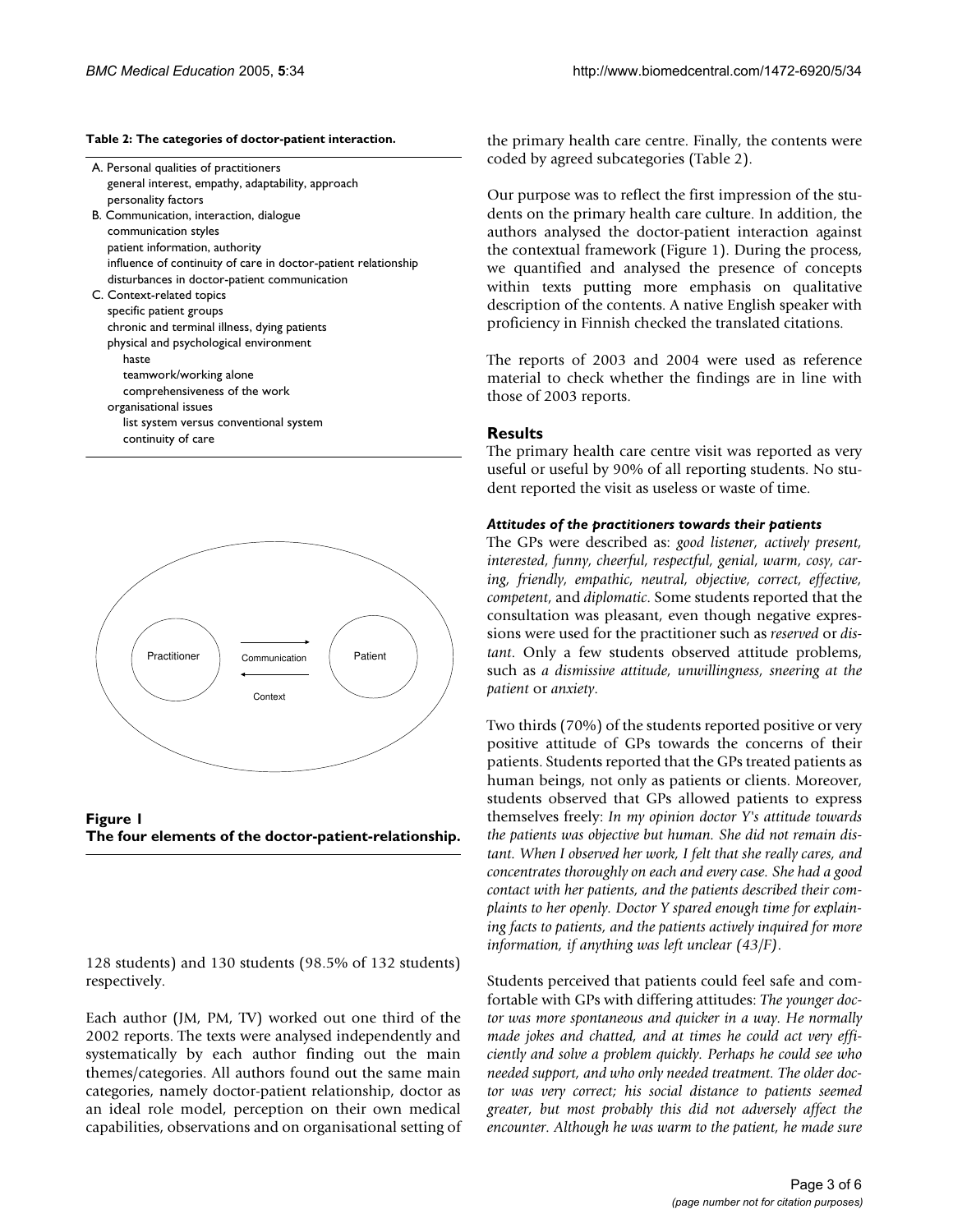*not to step on the patient's toes. This appeared as slow movements and considerateness. On the other hand this made me think the doctor was listening and allowing enough time for the patient (60/M)*.

#### *Doctor-patient interaction*

GPs adjusted their communication at the patient's level. Medical students observed different ways of communication depending on the patient: *The doctor knows how to handle patients and is able to adapt her communication. She normally listens to a talkative patient and at times makes focusing questions. She encourages a shy patient to talk about his/her symptoms and asks more questions (55/F)*.

In some cases, GPs seemed to clarify their messages with drawings: *Doctor S gives clear and comprehensible instructions which she also reinforces with various drawings if necessary. At the end of the session she also checks with some questions that the patient has understood the message (114/F)*. But in some cases they did not give adequate guidance in health matters: *It was strange how passively patients made use of immunization services, even though they are free of charge for certain high-risk groups, and how little people know about vaccinations and other procedures. A young man belonging to the high-risk group because of his asthma came for a specific reason. He asked if he should get an influenza vaccination, and the doctor recommended it. The man suspected that such a vaccine could weaken his own resistance to diseases. Is there a principle in Finland that only the doctor knows what to do with the patient? As far as I am concerned, I want to rectify this problem. In my opinion the patient should not even need to ask what happens, information should be given automatically, but of course hectic work makes interaction difficult (122/M)*.

Several students reported GPs as having strong opinions about unhealthy life-styles, but at the same time behaving diplomatically: *The doctor was very empathic, although strict with some patients when necessary. A couple of times I noticed that the doctor looked amused when the patient asked a medically funny question. This episode did not have any importance anyway, and at the end of the day the doctor explained the medical conception patiently, and at times looked for additional information for the patient. The doctor tried to explain things clearly, and patients had the opportunity to inquire about their concerns. The doctor as a family practitioner knows the patients and thus is able to adjust his behaviour and communication style according to the patient (66/F)*.

Some students reported that the GP whose communication with ordinary patients was emphatic turned to more distant with children, mentally retarded, elderly, and socially marginalised patients. Similar aloofness was observed with accident and emergency cases.

Students reported that the working pace of GPs in accident and emergency departments is hectic: *Both doctors behaved differently in the A&E department than in the nonacute clinical sessions. In my opinion, this was merely due to the high number of patients in the A&E department, where the hectic working pace simply could not be handled. The fairly cold attitude put me off in the beginning, but afterwards I realized that it is the only way to cope with the chaotic situation (94/ M)*. In addition, students perceived and reported GPs working style as mechanical and distant: *Also on the ward the same attitude of help and support was present, but one could not help getting the impression that chronic patients are like things, plants or animals, features which the doctor investigates with the nurse and introduces to a guest (89/M)*.

The computer screen and the concentration of GPs on other matters (incoming telephone calls, and other staff members entering the consultation room) were experienced as disturbing factors in doctor-patient communication: *I did not feel comfortable with the habit of all the doctors of staring at the computer screen while listening to the patient. Many times the patients, while they were still speaking, started to look at me as if they were explaining their concerns to me (63/F)*.

Students reported continuity of care as an important element of the doctor-patient-relationship: ... *Patients seem to be very open with regard to their illnesses. Doctors behave like patients' family members. Based on our discussions with patients, they feel comfortable in seeking medical help from their own family doctors and are bold enough to ask them for help, unlike in the case of an unknown doctor. Also doctors gave positive feedback about the family doctor system; it often helps when one knows the concerns of the patient in advance. So, no time is wasted on getting to know each other (54/F)*.

The reports suggest that the primary health care centre visit may have a positive effect on the early professional growth of medical students and seems to turn negative attitudes towards primary health care into more positive attitudes. Several students observed identity forming rituals; they appreciated that they were introduced to the clients as GPs' "colleagues". Similarly, wearing white uniform, stethoscopes, getting small gifts from pharmaceutical representatives etc. and recognition by other staff members were reported to help them adapt to the primary health care centre work as team members:*It was nice to dress in the white uniform for the first time and feel what it is like to be a practising doctor (114). The best thing was that I had a chance to examine sinuses or auscultate lungs and heart on my own (57)*.

## **Discussion**

The reports reflect perceptions of first year medical students during the 2-day primary health care centre visit.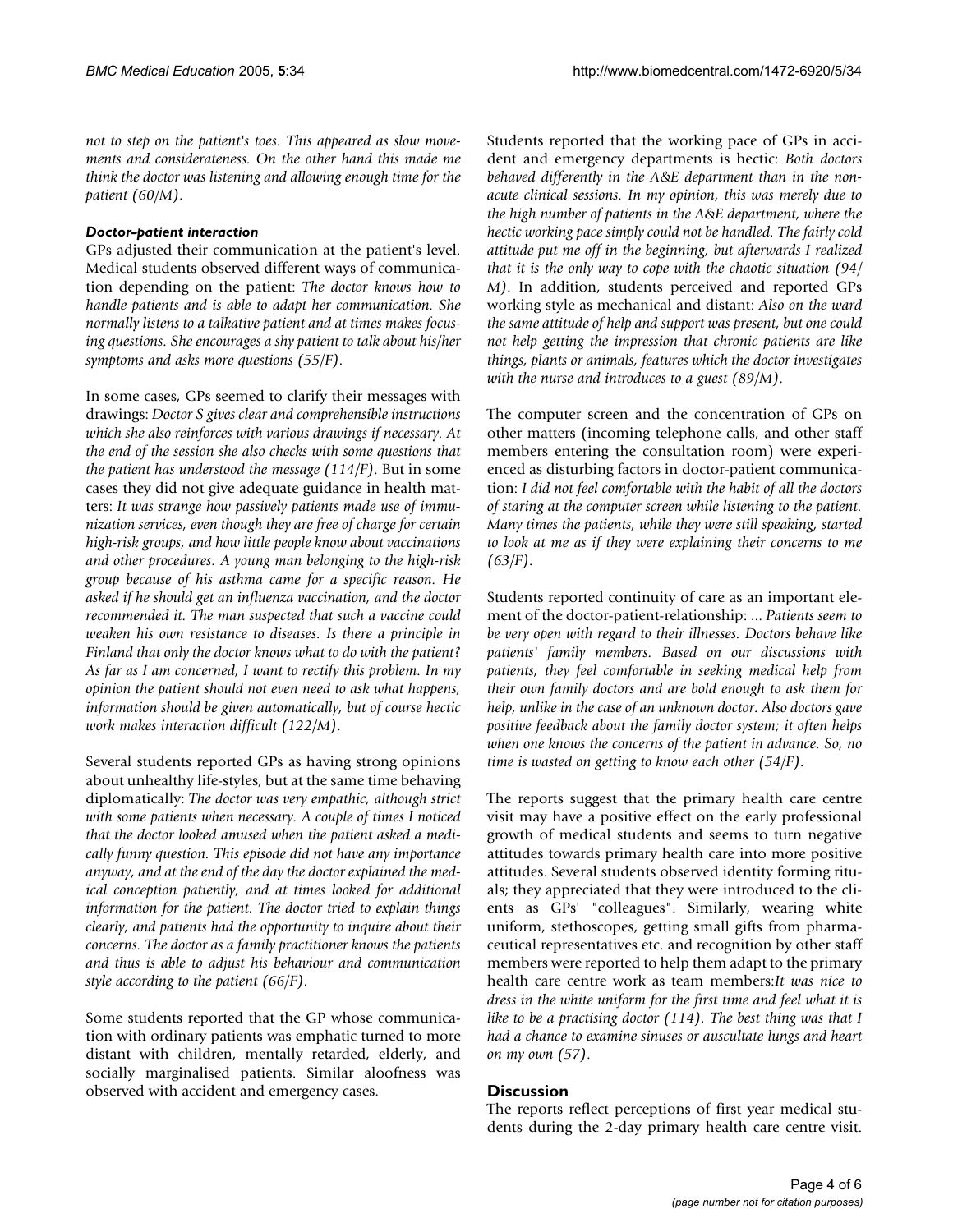They entered the institutions with their eyes open, like newcomers in a foreign culture. Thus their observations represent a mixture of lay and professional conceptions, although the students had already gone through the introductory theoretical studies and practical exercises in communication skills prior to the primary health care centre visit.

In our study, in spite of the fact that each researcher analysed one-third of the material independently, the researchers' final classification of the material was similar, and the conclusions were parallel. No conflicting facts were found with the reference data of 2003 and 2004.

There are two main reliability problems in our study. Firstly, the students may have acquired a slightly more positive impression of the doctor-patient interaction than is actually the case, because the presence of a student in the consultation room may have made the GPs more polite and careful. Secondly, due to the timing of the health care centre visit in the first weeks of medical studies, the general practice culture may have been so fascinating and exciting to the students that they may have picked more positive than negative experiences ("honeymoon effect ").

The students' reports are well in line with previous findings that Finnish primary health care centre doctors are highly committed to their work and the concerns of their patients, but are also under heavy psychological stress caused by the ever-increasing demands made on them by the public health care system [12,14]. Medical students observed with admiration the diversity of GP work, and seemed to realise the great variety of skills and capabilities that are required in general practice.

The students regarded the two-day primary health care centre visit as useful and motivating. They reported the interaction between the GP and the patient as keys to a successful clinical encounter. They reported primary health care physicians as adaptable and skilful medical experts, but also as good supporters, even friends in some cases. The approach of the individual GPs differed, but very few were reported to have big difficulties in inter-personal relationships.

The students perceived some weak areas in the doctorpatient interaction, such as the behaviour of GPs in a busy working environment, with socially marginalized groups, and with seriously ill and dying patients.

The students seemed to have – a priori – an impression what a good GP is like, and how patients should be treated. Evidently, the early pre-clinical contact of medical students with the real general practice helps students adopt a holistic approach in their future clinical work. As a result, *they treat patients like human beings or real friends, and not like numbers, machines or strangers* [15].

# **Conclusion**

Our findings are in line with the previously documented importance of pre-clinical primary care orientation programme. We discovered that the positive role model given by senior general practitioners obviously strengthens the confidence of first year medical students in GP-work; with the result that working as a GP can be one of their realistic career options. We welcome more European research on the influence of the early pre-clinical family practice exposure on medical students' primary care specialty choice.

# **Competing interests**

The author(s) declare that they have no competing interests.

# **Authors' contributions**

The reports of 2002 were divided randomly into three parts of equal number. Each author (JM, PM, TV) read through his/her share. Consequently, series of working sessions took place, and consensus of the findings was achieved. JM read through the reports of 2003 and 2004 for reference, and drafted the manuscript. PM and TV contributed with their additional comments. Finally, all authors read and approved the manuscript. The reviewers' reports were discussed intensively. After consulting some additional literature, revisions were made as a joint venture.

#### **References**

- 1. Health Care in Finland: **Brochures of the Ministry of Social Affairs and Health.** 2004:11 [\[http://www.stm.fi/Resource.phx/pub](http://www.stm.fi/Resource.phx/publishing/store/2004/12/aa1106916032942/passthru.pdf) [lishing/store/2004/12/aa1106916032942/passthru.pdf](http://www.stm.fi/Resource.phx/publishing/store/2004/12/aa1106916032942/passthru.pdf)].
- 2. Finnish Medical Association: **Health Care and Medical Education in Finland.** [\[http://www.laakariliitto.fi/e/healthcare/\]](http://www.laakariliitto.fi/e/healthcare/).
- 3. Finnish Medical Association: **Medical Education in Finland.** [[http://www.laakariliitto.fi/e/education/\]](http://www.laakariliitto.fi/e/education/).
- 4. Armstrong D, Hicks BH, Higgins PM, Weinman JA: **[Teaching com](http://www.ncbi.nlm.nih.gov/entrez/query.fcgi?cmd=Retrieve&db=PubMed&dopt=Abstract&list_uids=431420)[munication skills to pre-clinical medical students: a general](http://www.ncbi.nlm.nih.gov/entrez/query.fcgi?cmd=Retrieve&db=PubMed&dopt=Abstract&list_uids=431420) [practice based approach.](http://www.ncbi.nlm.nih.gov/entrez/query.fcgi?cmd=Retrieve&db=PubMed&dopt=Abstract&list_uids=431420)** *Med Educ* 1979, **13:**82-85.
- 5. Cade J: **[An evaluation of early patient contact for medical](http://www.ncbi.nlm.nih.gov/entrez/query.fcgi?cmd=Retrieve&db=PubMed&dopt=Abstract&list_uids=8336569) [students.](http://www.ncbi.nlm.nih.gov/entrez/query.fcgi?cmd=Retrieve&db=PubMed&dopt=Abstract&list_uids=8336569)** *Med Educ* 1993, **27:**205-210.
- 6. Wilkinson TJ, Gower S, Sainsbury R: **[The earlier, the better: the](http://www.ncbi.nlm.nih.gov/entrez/query.fcgi?cmd=Retrieve&db=PubMed&dopt=Abstract&list_uids=12047668) [effect of early community contact on attitudes of medical](http://www.ncbi.nlm.nih.gov/entrez/query.fcgi?cmd=Retrieve&db=PubMed&dopt=Abstract&list_uids=12047668) [students to older people.](http://www.ncbi.nlm.nih.gov/entrez/query.fcgi?cmd=Retrieve&db=PubMed&dopt=Abstract&list_uids=12047668)** *Med Educ* 2002, **36:**540-542.
- 7. Lassen LC, Larsen JH, Almind G, Backer P: **[Medical students expe](http://www.ncbi.nlm.nih.gov/entrez/query.fcgi?cmd=Retrieve&db=PubMed&dopt=Abstract&list_uids=2727462)rience early patient contact in general practice. A descrip[tion and evaluation of a new course in the medical](http://www.ncbi.nlm.nih.gov/entrez/query.fcgi?cmd=Retrieve&db=PubMed&dopt=Abstract&list_uids=2727462) [curriculum.](http://www.ncbi.nlm.nih.gov/entrez/query.fcgi?cmd=Retrieve&db=PubMed&dopt=Abstract&list_uids=2727462)** *Scand J Prim Health Care* 1989, **7:**53-55.
- 8. Valkova L: **[First early patient contact for medical students in](http://www.ncbi.nlm.nih.gov/entrez/query.fcgi?cmd=Retrieve&db=PubMed&dopt=Abstract&list_uids=9472374) [Prague.](http://www.ncbi.nlm.nih.gov/entrez/query.fcgi?cmd=Retrieve&db=PubMed&dopt=Abstract&list_uids=9472374)** *Fam Pract* 1997, **14:**394-396.
- 9. Hampshire AJ: **[Providing early clinical experience in primary](http://www.ncbi.nlm.nih.gov/entrez/query.fcgi?cmd=Retrieve&db=PubMed&dopt=Abstract&list_uids=10211291) [care.](http://www.ncbi.nlm.nih.gov/entrez/query.fcgi?cmd=Retrieve&db=PubMed&dopt=Abstract&list_uids=10211291)** *Med Educ* 1998, **32:**495-501.
- 10. Paice E, Heard S, Moss F: **How important are role models in making good doctors?** *Br Med J* 2002, **325:**707-710 [\[http://](http://bmj.bmjjournals.com/cgi/content/full/325/7366/707) [bmj.bmjjournals.com/cgi/content/full/325/7366/707\]](http://bmj.bmjjournals.com/cgi/content/full/325/7366/707).
- 11. Bland CJ, Meurer LN, Maldonado G, Bland CJ, Meurer LN, Maldonado G: **[Determinants of primary care specialty choice: a non-sta](http://www.ncbi.nlm.nih.gov/entrez/query.fcgi?cmd=Retrieve&db=PubMed&dopt=Abstract&list_uids=7612128)[tistical meta-analysis of the literature.](http://www.ncbi.nlm.nih.gov/entrez/query.fcgi?cmd=Retrieve&db=PubMed&dopt=Abstract&list_uids=7612128)** *Acad Med* 1995, **70:**620-641.